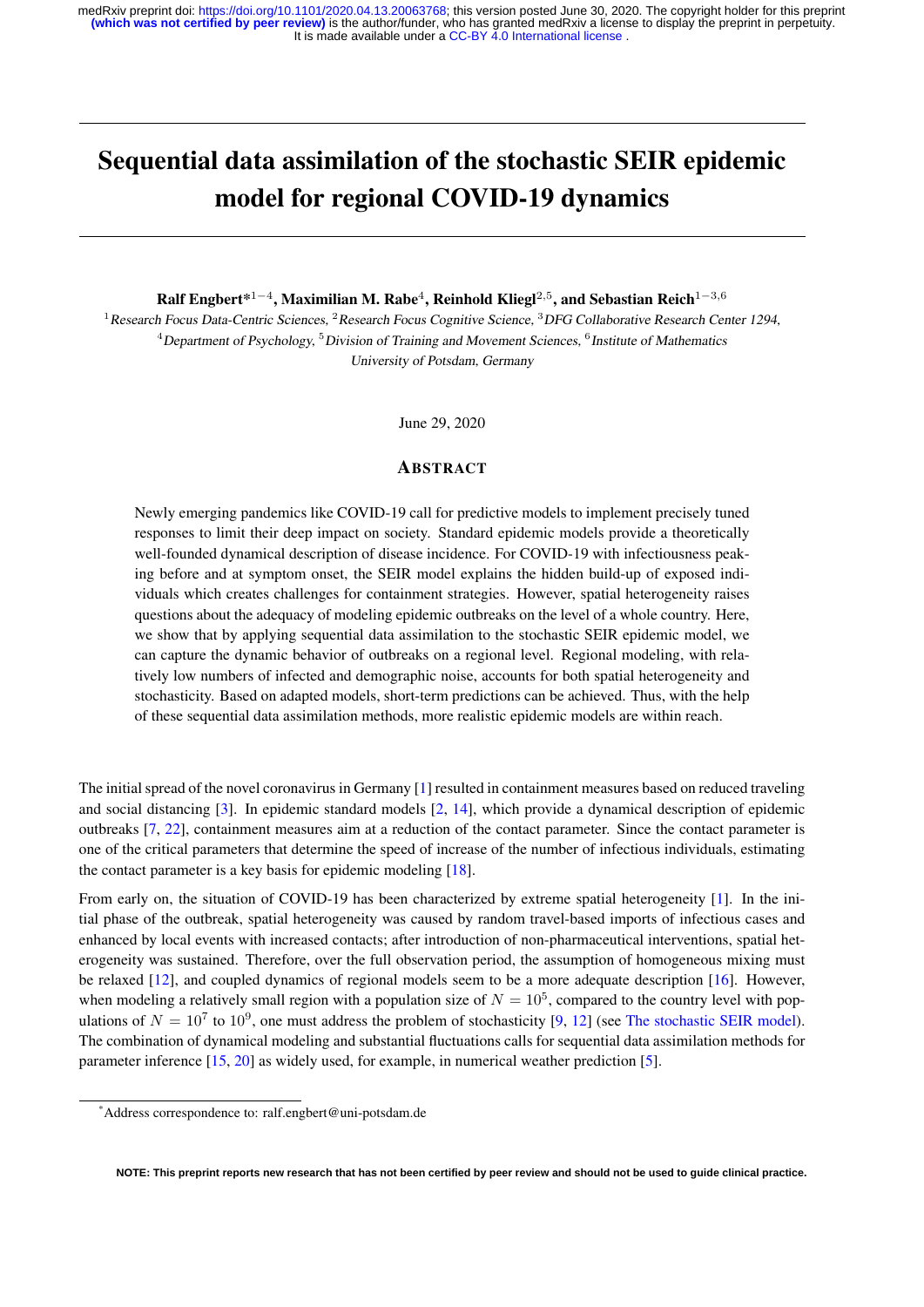

<span id="page-1-0"></span>Figure 1: The SEIR model. The population is divided into four compartments that represent susceptible, exposed, infectious, and recovered individuals. The contact parameter  $\beta$  is critical for disease transmission,  $1/a$  and  $1/g$  are the average durations of exposed and infectious periods, resp. Unlike in the standard model, the birth and death processes are neglected in short-term simulations discussed throughout the current study.

We investigate how the stochastic SEIR epidemic model [\[2\]](#page-10-2) applies to regional data of COVID-19 incidence under non-pharmaceutical interventions, i.e., where epidemic dynamics were confined to regions and coupling between them could be neglected. The model assumes  $S$ ,  $E$ ,  $I$ , and  $R$  compartments representing susceptible, exposed, infectious, and recovered individuals (Fig. [1\)](#page-1-0). This model is particularly important for the description of the spread of COVID-19, since infectiousness seems to peak on or before symptom onset [\[13\]](#page-11-8) and models without the exposed compartment cannot adequately address the time delay between the build-up of exposed and infectious individuals.

Since we are interested in short-term modeling (weeks to months), we neglect birth and death processes as a firstorder approximation for the dynamics of the model. The disease-related model parameters are the rate parameters  $a = 1/Z$  (with an average latency period Z) and  $q = 1/D$  (with a mean infectious period D), which can be estimated independently from the analysis of infected cases [\[13,](#page-11-8) [16\]](#page-11-4). Therefore, the time-dependent contact parameter  $\beta$  is the most critical parameter that needs to be determined via data assimilation [\[20\]](#page-11-7). It is directly related to the basic reproductive number  $R_0$  in a SEIR-type model (see [SEIR model and basic reproductive number\)](#page-7-1). Therefore, nonpharmaceutical interventions that aim at  $R_0 < 1$  translate into the relation  $\beta < g$  in the model.

In the following, we will use a combination of sequential data assimilation and stochastic modeling on the regional level to estimate the spatial heterogeneity in the spread of epidemics and to show how to use such a combined approach for epidemics predictions and uncertainty quantifications.

## Results

The key motivation of the current study was to apply sequential data assimilation to the stochastic SEIR model to estimate the contact parameter. We successfully applied an ensemble Kalman filter [\[10,](#page-11-9) [15,](#page-11-6) [20\]](#page-11-7) to recover the contact parameter from simulated data (see [Parameter recovery from simulated data\)](#page-9-0). When applied to empirical data on a regional level, the estimation of the contact parameter produces a comparable evidence profile (see [Application to](#page-9-1) [empirical data\)](#page-9-1).

In the early phase of the COVID-19 outbreak in Germany, the reported cumulative numbers of cases increased rapidly (Fig. [2a](#page-3-0),b), however, the epidemic dynamics vary from region to region. This spatial heterogeneity is due to the different onset times of the disease in different regions, but it is also enhanced by variations in the local contact parameters  $\beta$ . In response to the containment measures, we expect  $\beta$  to change over time.

#### Time-dependence of the contact parameter

An estimation of the time-dependence of the contact parameter is achieved via the model's best fit. An approximative instantaneous negative log-likelihood  $L(t_k, \beta)$  of the contact parameter  $\beta$  at observation time  $t_k$  is obtained from the ensemble Kalman filter (see [Model inference based on sequential data assimilation\)](#page-8-0). Thus, by determining the minimum of  $L(t_k, \beta)$  with respect to  $\beta$  at time  $t_k$  we estimate the time-dependence of the best fit  $\beta_*(t_k)$  (Fig. [2c](#page-3-0)). The black line represents the average time dependence for all 320 regions included in the analysis; standard deviations are indicated by the grey area. The results for the two example regions are given in their corresponding colors.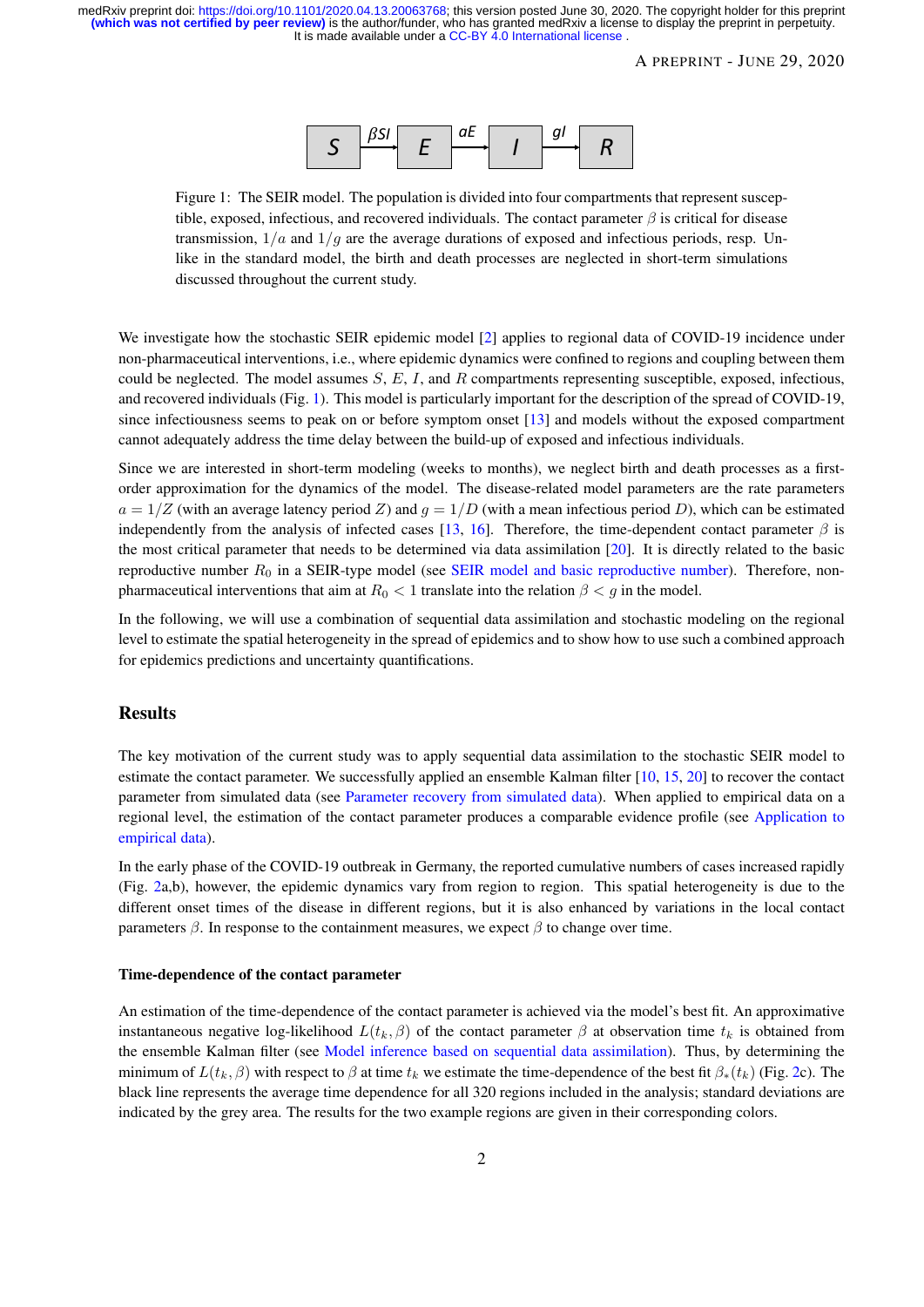## A PREPRINT - JUNE 29, 2020

The non-pharmaceutical interventions to counter the spread of COVID-19 were implemented at slightly different points in time across Germany. In the majority of the regions, closings of schools and other educational institutions started on March 16, while large-scale contact bans were implemented on March 22. As a result of these social distancing measures will have an impact on the contact parameter, we expected to observe a related drop in the contact parameter over time. Before we present a corresponding analysis, it should be made clear that none of these measures can produce an immediate effect on the observed cases of infected individuals because of the latency period. Since sequential data assimilation will need several data points to adapt the model to the data, the related interval should be as long as possible to achieve a reliable estimate of the contact parameter. Therefore, we selected the average value of  $\beta_*(t_k)$  over the three days from March 17th to March 19th as a pre-intervention value. The average over March 31st to April 2nd is taken as an estimate of the post-intervention value. To analyze the effect across regions, we computed average values  $\beta_{\text{pre}}$  (March 17-19) and  $\beta_{\text{post}}$  (March 31-April 2) of the relevant  $\beta_*(t_k)$  for all regions. The resulting scatter plot indicates a clear reduction of the numerical value of the contact parameter from  $\beta_{\text{pre}}$  to  $\beta_{\text{post}}$  (Fig. [2d](#page-3-0)). The reduction is statistically significant (Wilcoxon test,  $p < 0.01$ ).

#### Simulations with time-dependent contact parameter

The contact parameter  $\beta$  is the most critical parameter determining the dynamics of the stochastic SEIR model. After a time-resolved estimation of the best fit  $\beta_*(t_k)$ , we are able to generate simulations from an initial state to predict the future trajectory (Fig. [3\)](#page-4-0). Simulations I begin with the first epidemic day in the corresponding region with greater than or equal to 30 cases. The initial number of infected  $I_0$  is set to the observed number of cases  $y_{obs}(t_0)$ , while the initial number of exposed is set to  $E_0 = g/a \cdot I_0$ , which would hold at epidemic equilibrium for  $m > 0$  (for  $m = 0$  both E and I tend to zero with  $E/I \approx g/a$ ). The initial number of infected was disturbed by noise representing uncertainties in the initial model states. Forward iterations with the estimated time-varying contact parameter show that the slope of the epidemic curve is approximately reproduced by the model (Fig. [3a](#page-4-0),c; grey lines indicate the ensemble of simulated trajectories; blue points are observed data).

Simulation II starts at March 26 and exploits the full potential of sequential data assimilation. The sequential data assimilation approach via the ensemble Kalman filter (see [Ensemble Kalman filter\)](#page-8-1) is based on the forward modeling of an ensemble of trajectories. After each time step (1 day), the ensemble of trajectories is compared to the next observation and adjusted via a linear regression step. Thus, we obtained an adapted ensemble of internal model states for each epidemic day. Here we exploit this fact to run a forward simulation with initial conditions from the assimilated ensemble of internal model states. The corresponding forward simulations are close to the real time-evolution of the epidemics in the two example regions (Fig. [3a](#page-4-0),c; grey lines indicate the ensemble of simulated trajectories; blue points are observed data). A related plot of the daily reported new cases indicates an approximately constant level of numbers of new cases for Köln (Fig. [3b](#page-4-0)) and slowly decreasing daily new cases for Münster (Fig. [3d](#page-4-0)); both predictions are in agreement with empirical observations.

#### Predictions for two different scenarios

The forward simulations discussed in the previous section demonstrated the predictive power of the SEIR model when using sequential data assimilation. In the next step, we generated simulations under two different scenarios. In scenario I, we started with the adapted ensemble of internal model states after data assimilation (April 16) and iterated the model forward with the mean contact parameter estimated from the period of April 14 to April 16, that is well after interventions were implemented (Fig. [4,](#page-5-0) green area). The simulations continue to match the time-course of infected cases for both example regions (Fig. [4a](#page-5-0),b). Daily reported case numbers show a decline for both regions (Fig. [4c](#page-5-0),d).

In scenario II, we assumed that all governmental intervention measures had been terminated. Therefore, we used the estimated contact parameters from the period of March 17 to March 19. Again, we started simulations with the adapted ensemble of internal states after sequential data assimilation (Fig. [4,](#page-5-0) red area). For both example regions, we observe a strong increase in infected cases under scenario II (Fig. [4c](#page-5-0),d). This dramatic increase can be seen most clearly in the plot of daily numbers of new cases (for more examples see [Supplementary Information Appendix\)](#page-12-0).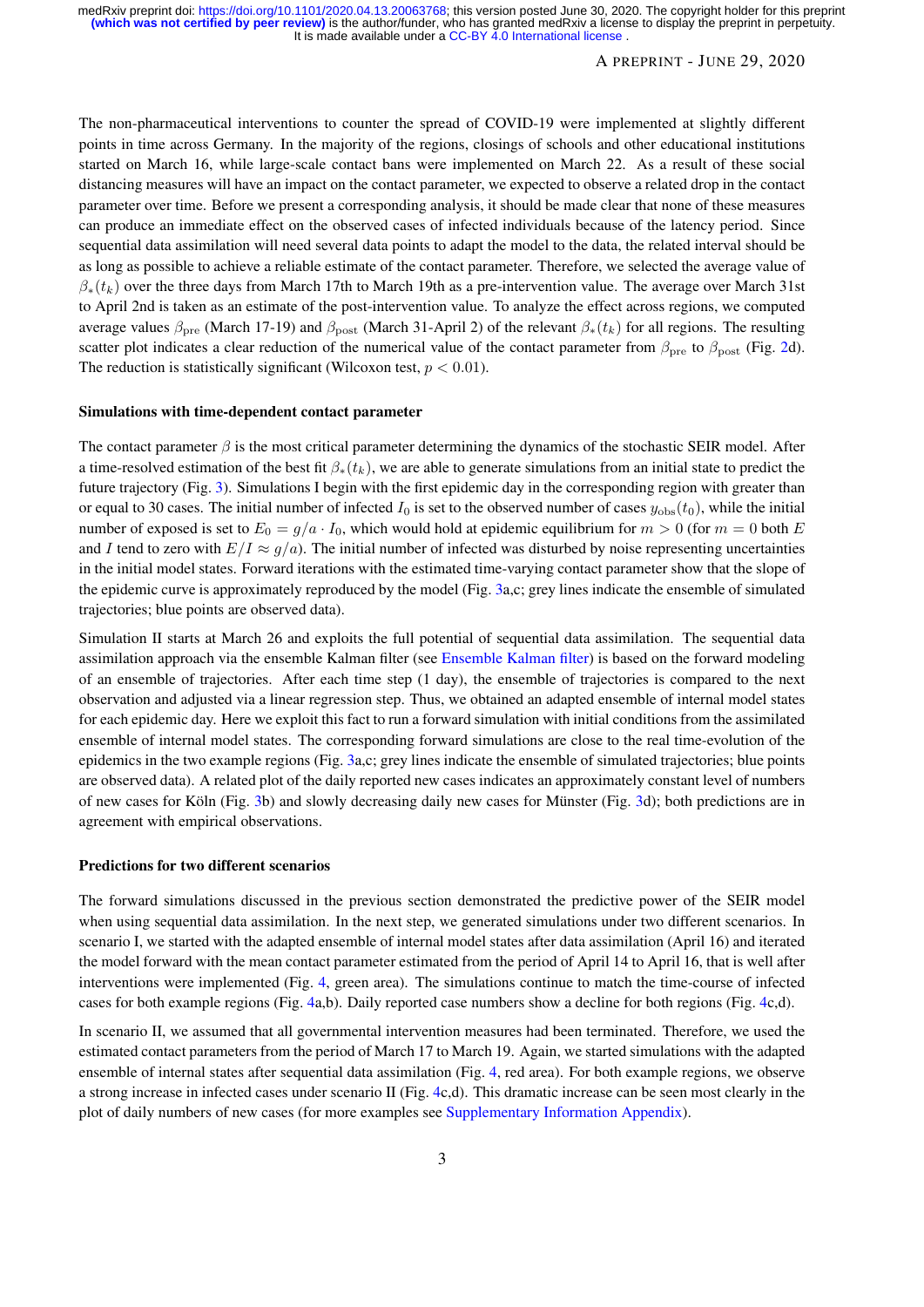<span id="page-3-0"></span>

Figure 2: Analysis of best fit time-dependent contact parameters  $\beta_*(t_k)$ ; date refers to report of case at RKI. (a) For two regions (LK Köln and LK Münster), the cumulative numbers show a strong increase after different disease onset times. (b) Semi-logarithmic scaling suggests approximate exponential growth in early as well as later regimes. (c) The time dependent contact parameter  $\beta_*(t_k)$  indicates a small decrease over time due to social distancing interventions (black: average for 320 regions; red, blue: contact parameter for the examples above; grey shading: standard deviation across regions. (d) Scatter plot of the time averaged contact parameter  $\beta_{\text{pre}}$  before intervention and  $\beta_{\text{post}}$  after intervention. Note that the critical value for disease containment is  $\beta_{\text{crit}} = 1/3$  per day in our model (red lines).

# Discussion

The ongoing worldwide spread of the new coronavirus exerts enormous pressure on healthcare systems, societies and governments. Therefore, predicting the epidemic dynamics under the influence of non-pharmaceutical interventions (NPI) is an important problem from a data science and mathematical modeling perspective [\[19\]](#page-11-10). The motivation of the current work was to explore the potential of sequential data assimilation [\[15,](#page-11-6) [20\]](#page-11-7) to create a regional epidemic model as a forecasting tool.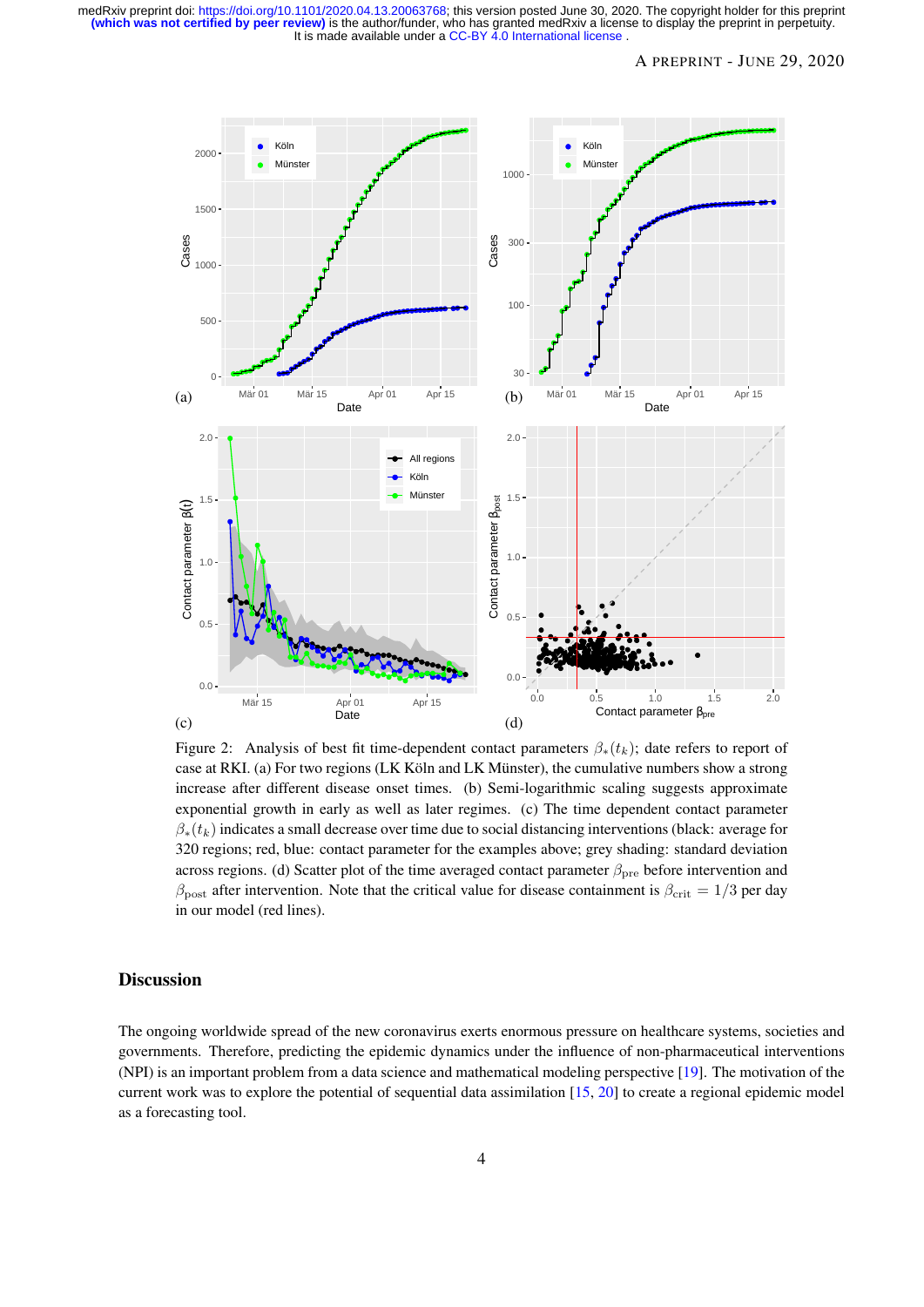## A PREPRINT - JUNE 29, 2020

<span id="page-4-0"></span>

Figure 3: Simulations of the stochastic SEIR model for two example regions. Simulations I indicate an ensemble of 100 runs of the model with initial conditions from the first epidemic day with number of cases greater than or equal to 30 (grey: ensemble of trajectories; blue: observations). Simulations II start at March 26, using an ensemble size of 100 after data assimilation (grey: ensemble of trajectories; red: observations). (a) Cumulative cases of infected individuals over time for LK Koln. ¨ (b) Daily reported new cases for Köln. (c) Cumulative cases for LK Münster. (d) Daily new cases for Münster. Date refers to report of case at RKI.

The standard epidemic SEIR-type models implement a compartmental description under the assumption of homogeneous mixing of individuals [\[2\]](#page-10-2). More realistic modeling approaches must account for spatial heterogeneity due to time-varying disease onset times, regionally different contact rates, and the time-dependence of the contact rates due to the implementation of containment strategies. However, these regional descriptions require models that include the effects of demographic stochasticity due to the limited size of populations and the low number of cases in the region considered [\[6\]](#page-10-5). The effects of such statistical fluctuations are inherently reproduced via stochastic versions of the standard epidemic models [\[9,](#page-11-5) [12\]](#page-11-3).

We have demonstrated the potential of sequential data assimilation to reproduce COVID-19 dynamics at the level of a regional, stochastic model. With the help of the ensemble Kalman filter [\[10\]](#page-11-9), we successfully recovered the contact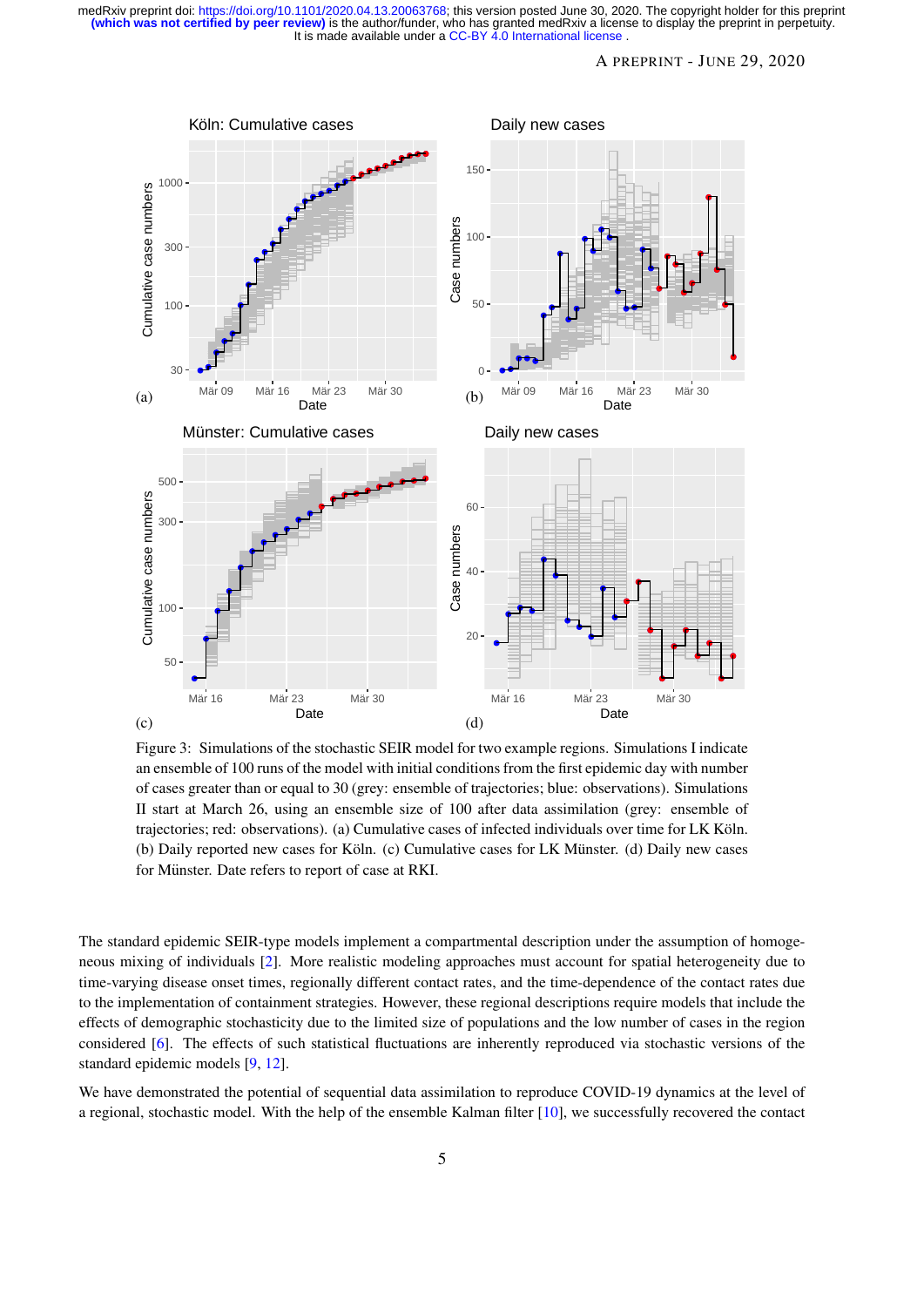## A PREPRINT - JUNE 29, 2020

<span id="page-5-0"></span>

Figure 4: Model predictions for COVID-19 after data assimilation in comparison to data (black lines). In scenario I (green area), an assimilated ensemble of internal model states starts the forecast with contact parameter  $\beta_{\text{post}}$  (continuation of social distancing interventions). In scenario II (red area), the equivalent forecast is generated with contact parameter  $\beta_{pre}$  (termination of interventions). (a) Predictions for cumulative case numbers in Heinsberg. (b) Predictions of daily new cases in Heinsberg. (c) Predictions of cumulative cases for Warendorf. (d) Predictions of daily new cases for Warendorf. Date refers to report of case at RKI.

parameter from the simulated data and obtained reliable estimates from the empirical data. The contact parameter is the most critical free parameter in the stochastic SEIR model, since the other parameters (mean exposed and infectious duration) can be estimated independently from observed time series [\[13,](#page-11-8) [16\]](#page-11-4). Moreover, the contact parameter of the SEIR model is directly related to the basic reproductive rate  $R_0$  [\[17\]](#page-11-11). Therefore, our approach could also be framed as a model-based method for statistical inference of the basic reproductive number.

Next, we ran a time-resolved data assimilation that generated estimates of the time-dependence of the contact parameter. The drop in mean contact rates from an early ( $\beta_{\text{pre}}$ , March 17 to 19) to a later period ( $\beta_{\text{post}}$ , March 31 to April 2) indicates the effect of non-pharmaceutical interventions. We also generated model prediction for two different scenarios. In scenario I, simulations produce forecasts with start date April 16. The previously assimilated ensemble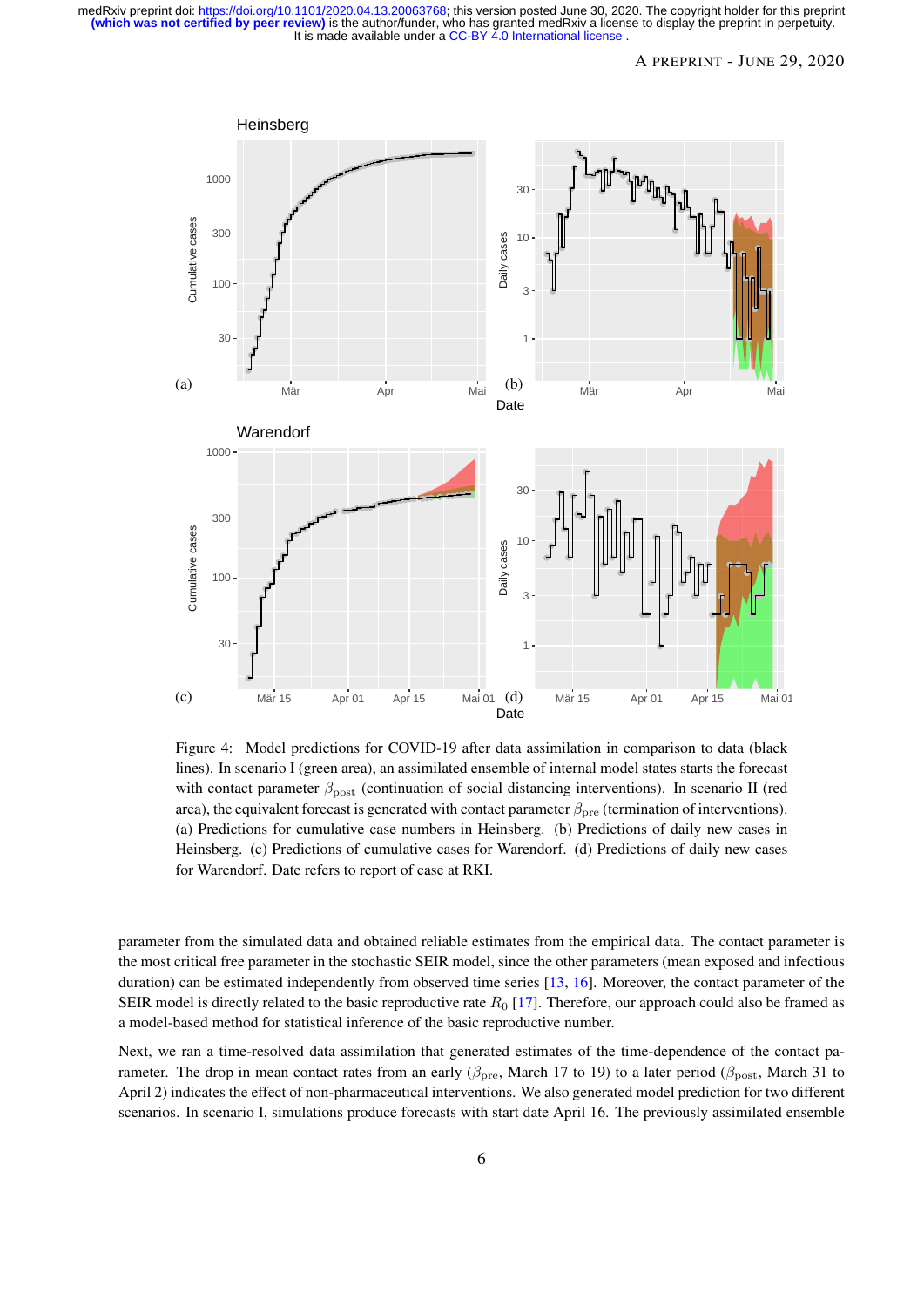## A PREPRINT - JUNE 29, 2020

provide the initial conditions and the contact parameter is set to the value estimated for the post-intervention period from April 14 to April 16. In scenario II, we replaced the post-intervention contact parameter with its pre-intervention value, estimated from the data for the period March 17 to March 19. As a result, the two scenarios predict rather different temporal developments (decline of daily new cases for scenario I and strong increase for scenario II). Therefore, our model predictions suggest that lifting of the non-pharmaceutical interventions could potentially turn the epidemic dynamics back to the exponential increase from before their implementation. Such predictions can easily be scaled up to the federal state level (Bundesländer) or to the country level; a corresponding predictive model will be potentially quite robust due to its explicit modeling of spatial and temporal heterogeneities, captured by a separate time-course of the contact parameter for each region.

A recent simulation study by Li et al. [\[16\]](#page-11-4) used a similar approach of sequential data assimilation for dynamic epidemic models. However, they implemented a deterministic SEIR model and extended it with additional noise assumptions. We proposed the usage of the stochastic SEIR model in the formulation of a master equation [\[9\]](#page-11-5) which can be simulated exactly and numerically efficiently using Gillespie's algorithm [\[11\]](#page-11-12). A more complex spatiotemporal stochastic model has been considered in [\[4\]](#page-10-6).

Furthermore, the state-parameter estimation in [\[16\]](#page-11-4) utilises the ensemble Kalman filter directly on an augmented state space [\[20\]](#page-11-7). Contrary to that study, we found a direct application of the ensemble Kalman filter to the augmented state space  $(X, \beta)$  not suitable because of the strongly nonlinear interaction between the model states X and the contact parameter  $\beta$ . This led us to consider a two stage approach which combines the ensemble Kalman filter for state estimation with a likelihood based inference of the contact parameter  $\beta$  [\[20\]](#page-11-7).

Our current study was mainly motivated by the methodological problem of a possible contribution from data assimilation to epidemics modeling based on a stochastic SEIR model. There are obvious limitations within our current modeling framework, which we did not address because of our methodological focus. Longer-term predictions (∼ months) are important, but they critically depend on an estimation of undocumented infections (see Li et al. [\[16\]](#page-11-4)). Such hidden infections create, after recovery, an unknown reduction in the number of susceptibles, which slows down the epidemic dynamics; such an effect is currently not included in our current model. However, it seems compatible with our framework to extend the SEIR model by an additional class of undocumented infected individuals [\[16\]](#page-11-4).

Another important limitation of these results comes from the simplifying assumption that there is no coupling to neighboring regions. As a consequence, the regional differences in the contact parameter could be at least partly due to differences in the contacts between the regions. Couplings between the regions [\[16\]](#page-11-4) could also be integrated into our modeling framework. However, the non-coupling approximation might be realistic in the situation of social distancing and travel bans during the period investigated here.

## Methods

## RKI data on COVID-19 in Germany

The Robert Koch Institute (RKI), the central scientific institution in the field of biomedicine within the portfolio of the Federal Ministry of Health, provides daily access to the number of confirmed cases, deaths, and recovered patients, broken down into 412 counties, six age groups, and by gender. As they are official records, only cases certified by doctors or labs according to a strict medical protocol in accordance with the Infection Protection Act are entered into the data base. The exact time of an infection is usually not known. The associated time stamp refers to the date on which the local health authority became aware of the case and recorded it electronically. As records are passed from the physician or lab via local and state health authorities to the RKI, there is a delay of several days before cases are reported on the website. Thus, the statistics relating to the most recent three or four days are incomplete and cannot be interpreted; retrospective updates and corrections are made for all days of the pandemic spell as they become available. Also the date at which the case is reported at the RKI (i.e., the Erkrankungsdatum/date of illness) is not more recent than the date at which the infection occurred. We use data up to and including April 30, as reported on June 22, 2020; they are included as part of the supplement.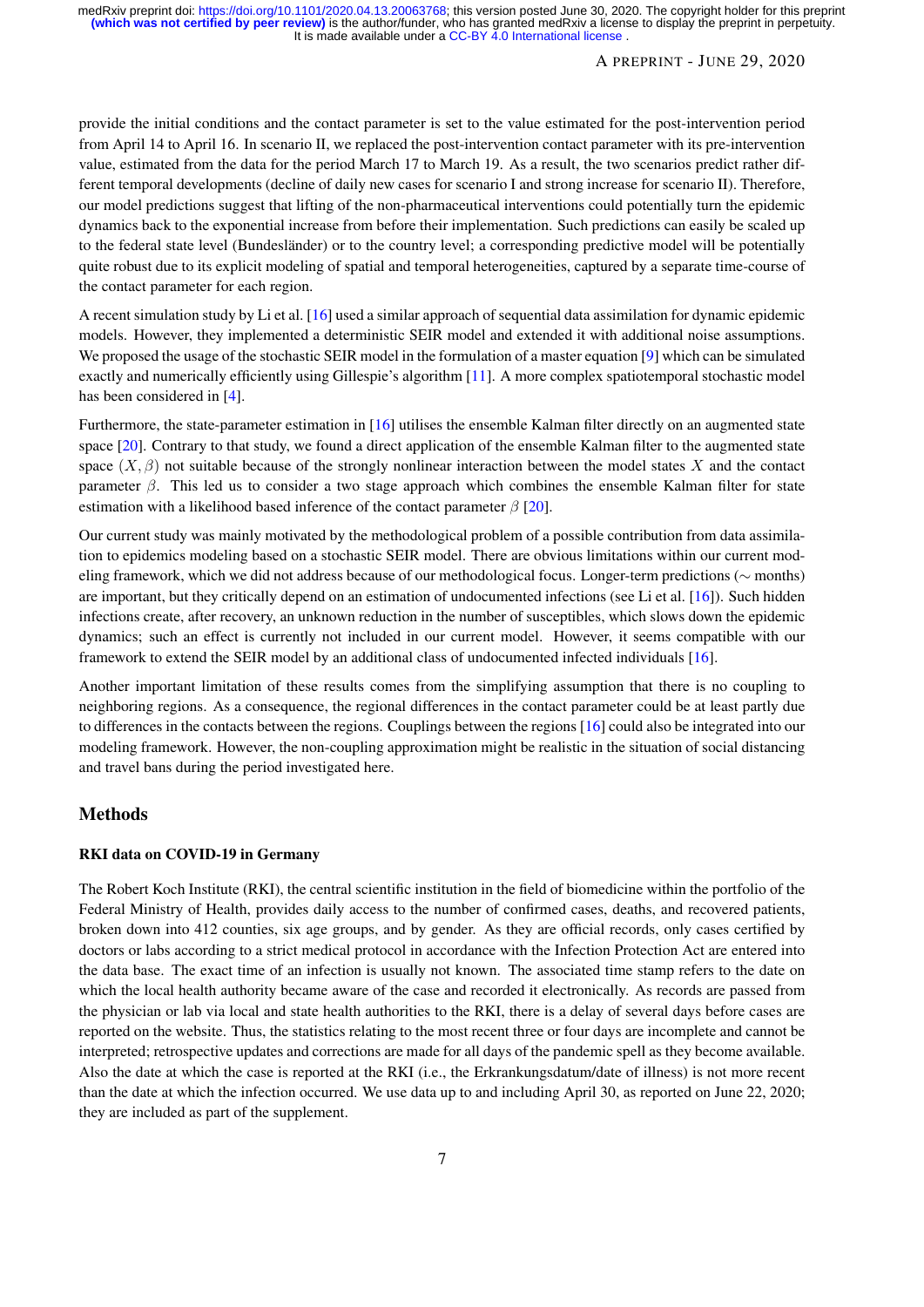<span id="page-7-3"></span>Table 1: Transitions and transition probabilities in the stochastic SEIR model. The transition are from state  $X = (S, E, I, R)^T$  to  $X'$  with probability  $W_{X \to X'}$ .

| τ۶ |       |       |       | $W_{X\to X'}$ |
|----|-------|-------|-------|---------------|
|    | $E+1$ |       | 1 L   | $\beta SI/N$  |
| w  | $E-1$ | $I+1$ |       | aE            |
|    | F.    | $-1$  | $R+1$ |               |

#### <span id="page-7-1"></span>SEIR model and basic reproductive number

The SEIR epidemic model is a four-compartment model with susceptibles (individuals who are able to contract the disease), exposed (individuals who are infected but not yet infectious), infectious, and recovered (individuals who are immune). The model is typically formulated as a system of ordinary differential equations (ODE), i.e.,

<span id="page-7-2"></span>
$$
\dot{S} = m - (m + \beta I)S \tag{1}
$$

$$
\dot{E} = \beta SI - (m+a)E \tag{2}
$$

$$
\dot{I} = aE - (m+g)I \tag{3}
$$

$$
\dot{R} = gI - mR \,, \tag{4}
$$

where the total number of individuals  $N = S + E + I + R$  is constant under temporal evolution due to  $N = 0$ . The ODE system, Eq. [\(1-4\)](#page-7-2), has a non-trivial equilibrium point, denoted as epidemic equilibrium  $(S_0, E_0, I_0, R_0)$ , where the number of susceptibles  $S_0$  at equilibrium is related to the basic reproductive number [\[8\]](#page-11-13). Since we aim at a short-term description of the system, we neglect birth and death processes here, equivalent to the limit  $m \to 0$ , we obtain

$$
R_0 = \frac{1}{S_0} = \frac{a\beta}{(m+a)(m+g)} \to \frac{\beta}{g} \quad \text{for} \quad m \to 0 \,. \tag{5}
$$

We use a numerical values of  $g = 1/3$  per day, equivalent to an average infectious period of  $D = 3$  days [\[16\]](#page-11-4). As a consequence, the critical condition for disease containment  $R_0 < 1$  is obtained for  $\beta < \beta_{\rm crit} = 1/3$  per day in our model. The median latency period has been estimated as 5.2 days [\[13\]](#page-11-8). Here we used a numerical value of  $a = 1/5.2$ per day for the rate parameter of the exposed individuals.

#### <span id="page-7-0"></span>The stochastic SEIR model

While the classical model is formulated as a system of ordinary differential equations, we are exploring its application to a relatively low number of cases in the early phase of the current epidemics on the regional level with population sizes from  $10^5$  to  $10^6$ . Therefore, we use the stochastic SEIR model in the form of a master equation [\[9\]](#page-11-5), which is particularly useful for modeling small numbers of infected individuals occuring in smaller regions or at the beginning of an epidemic.

The demographic SEIR model contains four variables denoted by  $X = (S, E, I, R)^T \in \mathbb{N}^4$ , representing the number of individuals in each of the four classes with a constant population size  $N = S + E + I + R$ . The transition rate of the ODE compartmental model translates into transition probabilities in the master equation formulation for the evolution of the model's conditional probability density, that is,

$$
\frac{d}{dt}p(X|X_0,t) = \sum_{X' \neq X} \{W_{X' \to X} p(X'|X_0,t) - W_{X \to X'} p(X|X_0,t)\}\tag{6}
$$

with transition probabilities given in Table [1](#page-7-3) and initial condition  $X_0$ . The individual trajectories for the model's temporal evolution can be simulated exactly and numerically efficiently [\[9\]](#page-11-5) using Gillespie's algorithm [\[11\]](#page-11-12).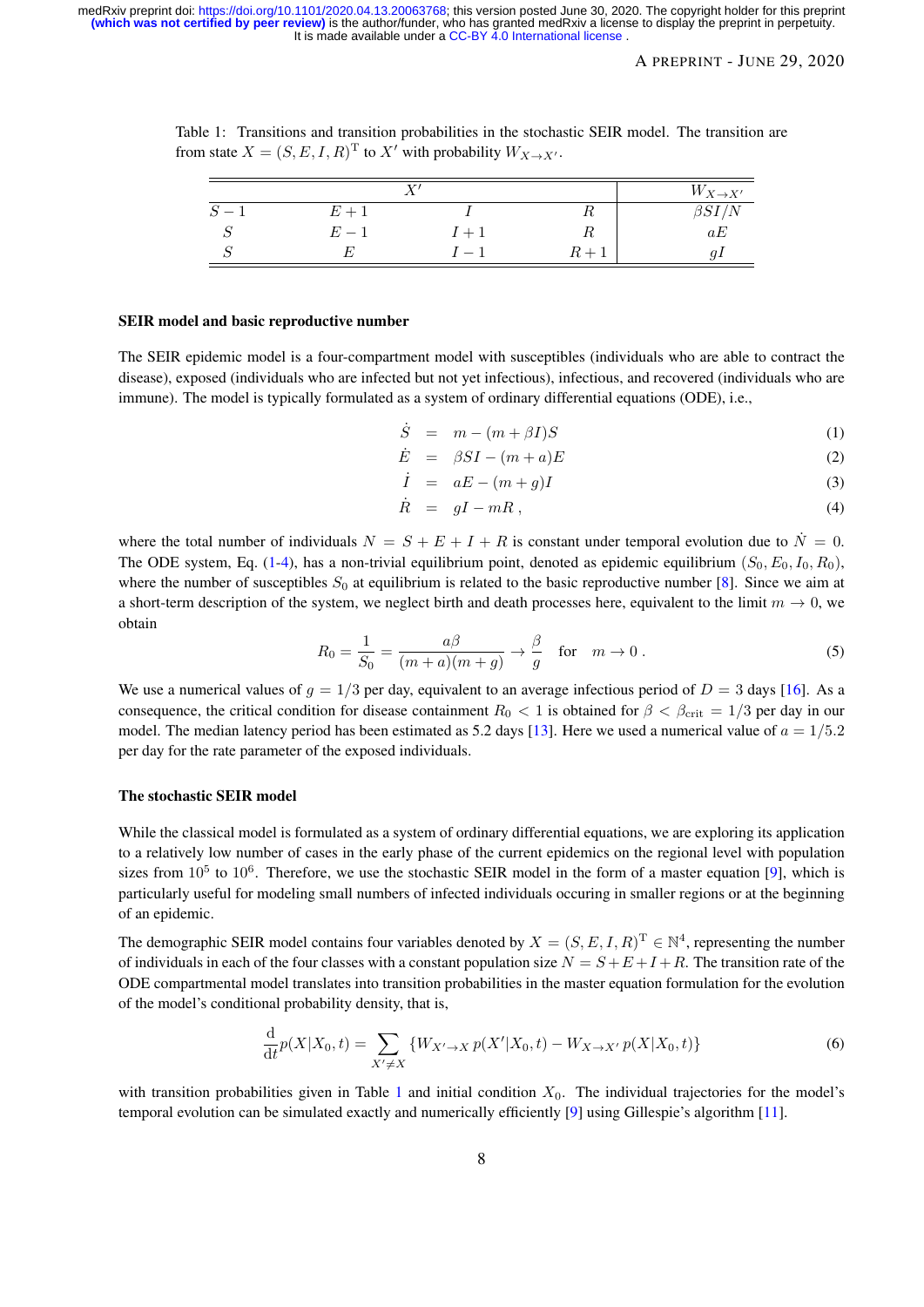## A PREPRINT - JUNE 29, 2020

#### <span id="page-8-0"></span>Model inference based on sequential data assimilation

Publicly available data on the cumulative number of infected individuals is used to infer the model states  $X =$  $(S, E, I, R)^T$  and the contact parameter  $\beta$  of the stochastic SEIR model. Note that the cumulative number of infected individuals corresponds to  $Y = I + R$  in the SEIR model.

In the present study, we combine sequential data assimilation for the model states with an approximate log-likelihood function for the contact parameter  $[20]$ . The basic algorithmic idea is to propagate an ensemble of M model forecasts using Gillespie's algorithm up to the next available observation point  $t_k$ . The forecast ensemble is denoted by  $X^{(n)}_{\rm f}$  $\int_{\rm f}^{\cdot(n)}(t_k)$ with  $n \in \{1, ..., M\}$ . We used an ensemble size of  $M = 100$  in this study. The reported cumulative number of infected individuals  $y_{obs}(t_k)$  is then used via a linear regression approach to obtain the adjusted model states  $X_a^{(n)}(t_k)$ . This step is implemented via the ensemble Kalman filter in its formulation of [\[21,](#page-11-14) [20\]](#page-11-7). While the forecast ensemble is used to compute the temporary negative log-likelihood  $L(t_k, \beta)$  of the model's contact parameter  $\beta$  at time  $t_k$ , the adjusted model states serve as starting values for the next Gillespie prediction cycle.

The above algorithm is run with a fixed range of contact parameters  $\beta \in [\beta_{\min}, \beta_{\max}]$  and for a fixed time window  $[t<sub>initial</sub>, t<sub>final</sub>]$  of available data points  $y<sub>obs</sub>(t<sub>k</sub>)$ . The best fit contact parameter  $\beta_*(t_k)$  at any time any  $t<sub>k</sub>$  is the one that minimises the temporary negative log-likelihood function, that is,

<span id="page-8-3"></span>
$$
\beta_*(t_k) = \arg\min_{\beta} L(t_k, \beta) \tag{7}
$$

with  $L(t_k, \beta)$  defined by [\(13\)](#page-8-2) below.

<span id="page-8-1"></span>**Ensemble Kalman filter** The reported cumulative number of infected individuals  $y_{obs}(t_k)$  is linked to the model states  $X = (S, E, I, R)^T$  via

$$
Y(t_k) := I(t_k) + R(t_k) = HX(t_k) \tag{8}
$$

i.e.,  $H = (0, 0, 1, 1)$ . As an initial condition, we set  $I(t_0)$  equal to the reported number of infected cases and  $R(t_0) = 0$ so that  $y_{obs}(t_0) = I(t_0) + R(t_0)$ , and  $E(t_0) = g/a \cdot I(t_0)$  with additive noise. We assume that the errors in the observed  $y_{\text{obs}}(t_k)$  is additive Gaussian with mean zero and variance  $\rho$ . We set  $\rho = 10$  in our experiments. The analysis step of the ensemble Kalman filter is now based on the empirical mean

$$
m_{\mathbf{f}}(t_k) := \frac{1}{M} \sum_{n=1}^{M} X_{\mathbf{f}}^{(n)}(t_k) \in \mathbb{R}^4
$$
\n(9)

and the empirical covariance matrix

$$
P_{\mathbf{f}}(t_k) := \frac{1}{M} \sum_{n=1}^{M} \left( X_{\mathbf{f}}^{(n)}(t_k) - m_{\mathbf{f}}(t_k) \right) \left( X_{\mathbf{f}}^{(n)}(t_k) - m_{\mathbf{f}}(t_k) \right)^{\mathrm{T}} \in \mathbb{R}^{4 \times 4}
$$
(10)

of the forecast ensemble. These two quantities are used to quantify the forecast uncertainty. Combining the forecast uncertainty with the assumed data error model leads to the linear regression formula [\[21,](#page-11-14) [20\]](#page-11-7)

$$
X_{\mathbf{a}}^{(n)}(t_k) := X_{\mathbf{f}}^{(n)}(t_k) - \frac{1}{2}K(t_k)\left\{H X_{\mathbf{f}}^{(n)}(t_k) + H m_{\mathbf{f}}(t_k) - 2y_{\text{obs}}(t_k)\right\}
$$
(11)

with the Kalman gain defined by

<span id="page-8-4"></span>
$$
K(t_k) := P_{\rm f}(t_k) H^{\rm T} \left\{ H P_{\rm f}(t_k) H^{\rm T} + \rho \right\}^{-1} \in \mathbb{R}^{4 \times 1}.
$$
 (12)

The resulting analysis ensemble  $X_a^{(n)}(t_k) \in \mathbb{R}^4$ ,  $n \in \{1, ..., N\}$ , can be mapped back onto the integers  $\mathbb{N}^4$  if needed.

**Model evidence** The model's negative log-likelihood at an observation time  $t_k$  is approximated by

<span id="page-8-2"></span>
$$
L(t_k, \beta) := \frac{1}{2} \frac{|Hm_f(t_k) - y_{obs}(t_k)|^2}{HP_f(t_k)H^{\mathrm{T}} + \rho} + \frac{1}{2} \log(HP_f(t_k)H^{\mathrm{T}} + \rho).
$$
\n(13)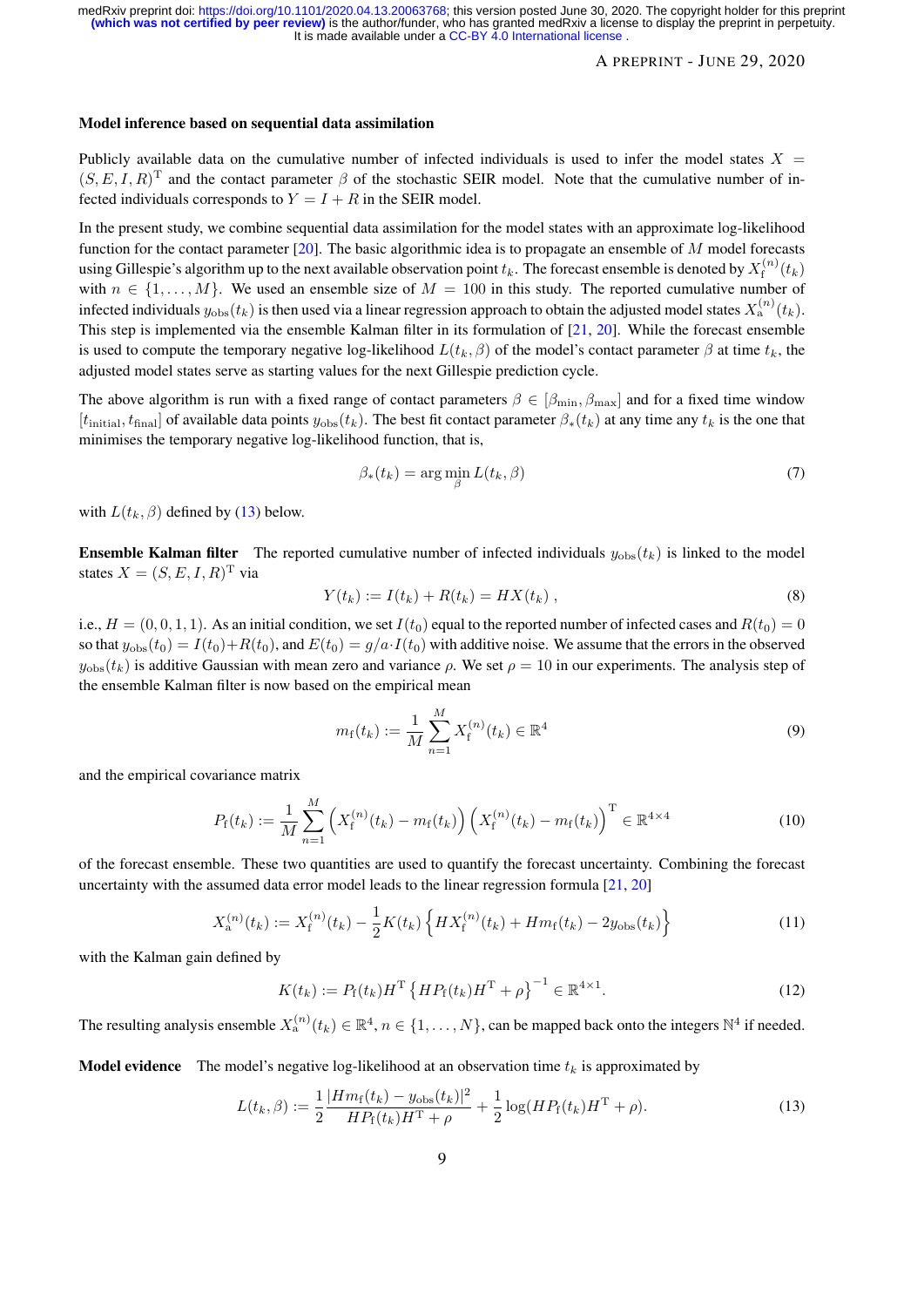## A PREPRINT - JUNE 29, 2020

<span id="page-9-2"></span>

Figure 5: Parameter recovery analysis. (a) Simulated data with  $b = 0.6$ . (b) Negative log-likelihood  $L_{\text{cum}}(\beta)$  indicates a minimum at about the true parameter value.

Note that the first contribution penalises the data misfit while the second penalises model uncertainty. The smaller the negative log-likelihood, the better the chosen model parameter  $\beta$  fits the data  $y_{\text{obs}}(t_k)$  at time  $t_k$ . The best parameter fit over a time window  $[t_{\min}, t_{\max}]$  is defined as the value of  $\beta$  which minimises the cumulative negative log-likelihood

<span id="page-9-3"></span>
$$
L_{\text{cum}}(\beta) = \sum_{t_k = t_{\text{min}}}^{t_{\text{max}}} L(t_k, \beta), \tag{14}
$$

that is,

<span id="page-9-4"></span>
$$
\beta_* := \arg\min_{\beta} L_{\text{cum}}(\beta). \tag{15}
$$

<span id="page-9-0"></span>Parameter recovery from simulated data To test the inference scheme, we simulated data for 20 days. In Figure [5a](#page-9-2), the black line indicates the evolution of the SEIR model's predicted cumulative numbers of infected individuals,  $Y(t_k) = HX(t_k) = I(t_k) + R(t_k)$ . As in the real data, red dots represent the daily number of reported cases. In the simulation, the contact rate was chosen as  $\beta_{true} = 0.6$ . In the following, we analyzed whether this true value could be recovered using the inference procedures described above.

We varied the contact rate  $\beta$  and determined the cumulative negative log likelihood values  $L_{\text{cum}}(\beta)$ , Eq. [\(14\)](#page-9-3). The position of the minimum of  $L_{\text{cum}}(\beta)$  indicates the best estimate for the numerical value of the underlying contact rate  $\beta_*$ , Eq. [\(15\)](#page-9-4). The position of the minimum turns out to be close to the true value,  $\beta_* \approx \beta_{\text{true}} = 0.6$  (Fig. [5b](#page-9-2)). Thus, parameter recovery can be demonstrated for a relatively short time series of 10 observations, which represents a typical data-set in the early phase of newly emerging epidemics. Next, we apply our inference scheme to real data.

<span id="page-9-1"></span>Application to empirical data Since the parameter inference was successful with simulated data, the next step was an application to empirical observations. We applied the inference framework to two regional data sets from the RKI data base. As an example, we selected the COVID-19 time series for Köln (RKI data, population size  $N = 1,085,664$ , which includes 27 days of observations with more than 30 cases and is plotted in Figure [6a](#page-10-7). The parameter estimation yields an estimate for the contact rate of  $\beta_* \approx 0.7$  (Fig. [6b](#page-10-7)). Thus, an analysis of the negative log-likelihood function produced qualitatively similar results for the simulated SEIR time series and the empirical data for a representative region. In the main text, we carry out an estimation of the time-resolved instantaneous optimal parameter values  $\beta_*(t_k)$ , Eq. [\(7\)](#page-8-3), using the instantaneous negative log-likelihood function  $L(t_k, \beta)$ , Eq. [\(13\)](#page-8-2).

We found that our results were relatively insensitive to the choice of the measurement error variance  $\rho$  appearing in [\(12\)](#page-8-4) and [\(13\)](#page-8-2). At the same time, we emphasise that the errors in the reported cumulative numbers of infected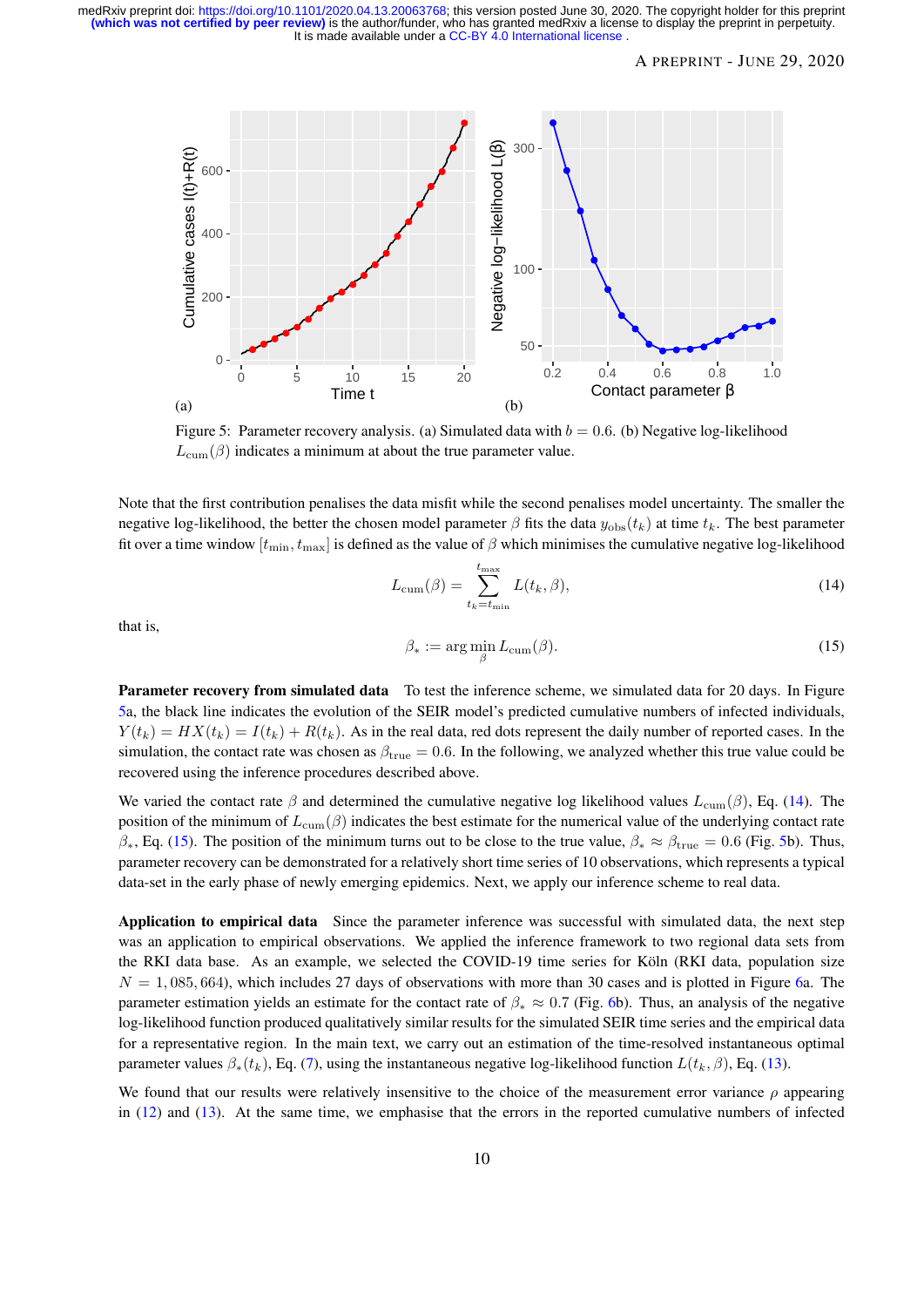## A PREPRINT - JUNE 29, 2020

<span id="page-10-7"></span>

Figure 6: Contact parameter estimates for real data. (a) Data for Köln; date refers to report of case at RKI. (b) Negative log-likelihood  $L_{\text{total}}(\beta)$  for Köln give a minimum at  $\beta_* \approx 0.7$ .

individuals are complex, may vary over time, and will certainly impact on the inferred parameters. The same applies to the unknown initial model states  $X(t_0) = (S(t_0), E(t_0), I(t_0), R(t_0))^T$  and their uncertainties.

#### Acknowledgments

We thank Klaus Dietz, Tübingen, for comments on the manuscript. This work was supported by a grant from Deutsche Forschungsgemeinschaft, Germany (SFB 1294, project no. 318763901).

#### Data and Code Availability

Data and source code for simulations, analyses, and figures is available via Open Science Framework (OSF) at [https:](https://osf.io/7dshm/) [//osf.io/7dshm/](https://osf.io/7dshm/)

## References

- <span id="page-10-0"></span>[1] Robert Koch Institute (RKI): COVID-19 Data for Germany. [https://npgeo-corona-npgeo-de.hub.](https://npgeo-corona-npgeo-de.hub.arcgis.com/) [arcgis.com/](https://npgeo-corona-npgeo-de.hub.arcgis.com/), accessed: 2020-04-08.
- <span id="page-10-2"></span>[2] R. M. Anderson, B. Anderson, and R. M. May. *Infectious diseases of humans: dynamics and control*. Oxford University Press, 1992.
- <span id="page-10-1"></span>[3] R. M. Anderson, H. Heesterbeek, D. Klinkenberg, and T. D. Hollingsworth. How will country-based mitigation measures influence the course of the COVID-19 epidemic? *The Lancet*, 395(10228):931–934, 2020.
- <span id="page-10-6"></span>[4] A. Arenas, W. Cota, J. Gomez-Gardenes, S. Gomez, C. Granell, J. T. Matamalas, D. Soriano-Panos, ´ and B. Steinegger. A mathematical model for the spatiotemporal epidemic spreading of COVID19. *medRxiv:2020.03.21.20040022*, 2020.
- <span id="page-10-4"></span>[5] P. Bauer, A. Thorpe, and G. Brunet. The quiet revolution of numerical weather prediction. *Nature*, 525(7567):47– 55, 2015.
- <span id="page-10-5"></span>[6] P. Bittihn and R. Golestanian. Containment strategy for an epidemic based on fluctuations in the sir model. *preprint arXiv:2003.08784*, 2020.
- <span id="page-10-3"></span>[7] B. Bolker and B. T. Grenfell. Space, persistence and dynamics of measles epidemics. *Philosophical Transactions of the Royal Society of London. Series B: Biological Sciences*, 348(1325):309–320, 1995.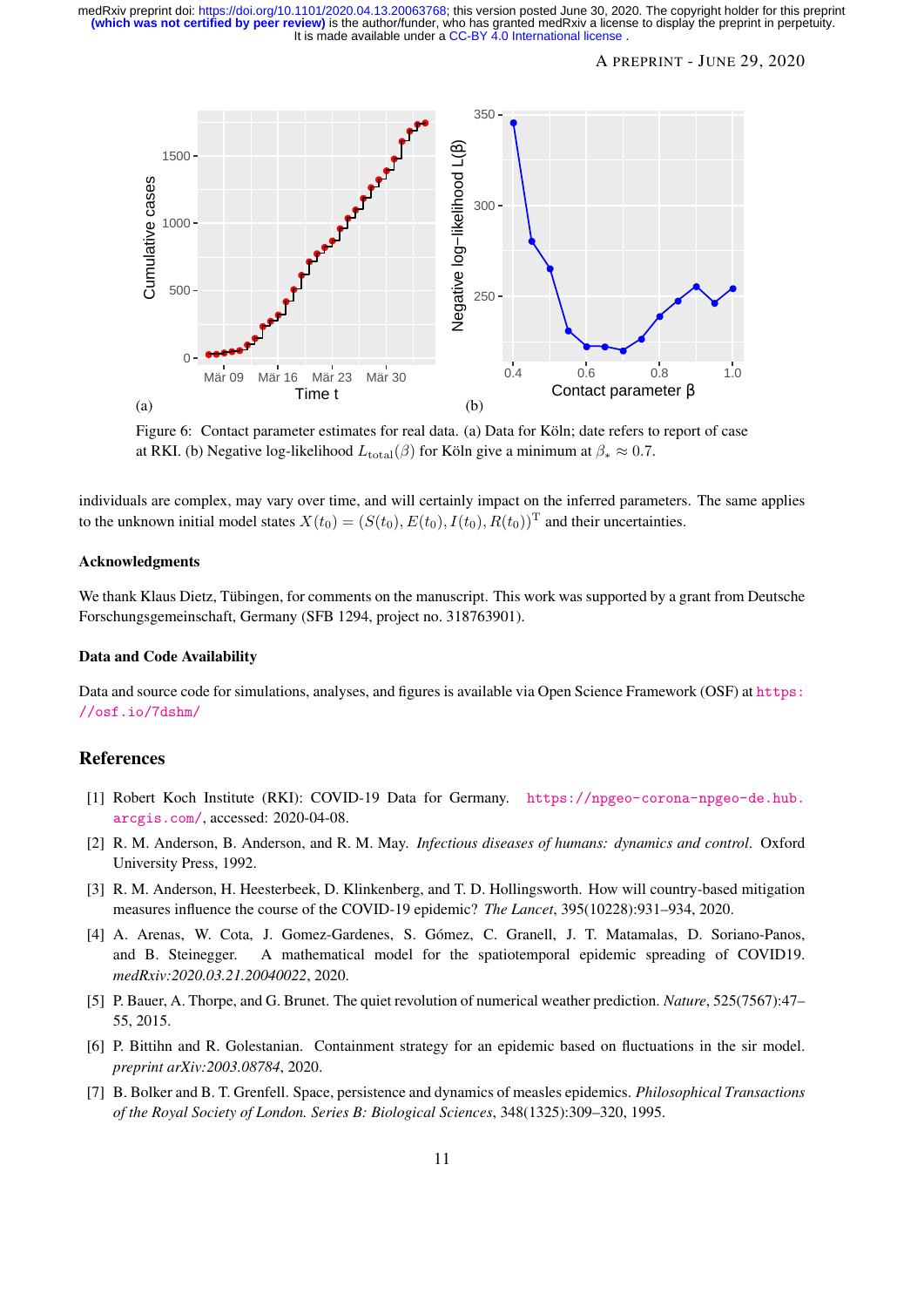- <span id="page-11-13"></span>[8] K. Dietz. The estimation of the basic reproduction number for infectious diseases. *Statistical Methods in Medical Research*, 2(1):23–41, 1993.
- <span id="page-11-5"></span>[9] R. Engbert and F. Drepper. Chance and chaos in population biology-models of recurrent epidemics and food chain dynamics. *Chaos, Solitons & Fractals*, 4(7):1147–1169, 1994.
- <span id="page-11-9"></span>[10] G. Evensen. *Data Assimilation. The Ensemble Kalman Filter*. Springer-Verlag, New York, 2006.
- <span id="page-11-12"></span>[11] D. T. Gillespie. A general method for numerically simulating the stochastic time evolution of coupled chemical reactions. *Journal of Computational Physics*, 22(4):403–434, 1976.
- <span id="page-11-3"></span>[12] B. T. Grenfell, A. Kleczkowski, C. Gilligan, and B. Bolker. Spatial heterogeneity, nonlinear dynamics and chaos in infectious diseases. *Statistical Methods in Medical Research*, 4(2):160–183, 1995.
- <span id="page-11-8"></span>[13] X. He, E. H. Lau, P. Wu, X. Deng, J. Wang, X. Hao, Y. C. Lau, J. Y. Wong, Y. Guan, X. Tan, et al. Temporal dynamics in viral shedding and transmissibility of covid-19. *preprint medRxiv:2020.03.15.20036707*, 2020.
- <span id="page-11-0"></span>[14] A. J. Kucharski, T. W. Russell, C. Diamond, Y. Liu, J. Edmunds, S. Funk, R. M. Eggo, F. Sun, M. Jit, J. D. Munday, et al. Early dynamics of transmission and control of covid-19: a mathematical modelling study. *The Lancet Infectious Diseases*, 2020.
- <span id="page-11-6"></span>[15] K. Law, A. Stuart, and K. Zygalakis. *Data assimilation: A mathematical introduction*. Springer-Verlag, New York, 2015.
- <span id="page-11-4"></span>[16] R. Li, S. Pei, B. Chen, Y. Song, T. Zhang, W. Yang, and J. Shaman. Substantial undocumented infection facilitates the rapid dissemination of novel coronavirus (SARS-CoV2). *Science*, 2020.
- <span id="page-11-11"></span>[17] Y. Liu, A. A. Gayle, A. Wilder-Smith, and J. Rocklöv. The reproductive number of covid-19 is higher compared to sars coronavirus. *Journal of Travel Medicine*, 2020.
- <span id="page-11-2"></span>[18] J. Lourenco, R. Paton, M. Ghafari, M. Kraemer, C. Thompson, P. Simmonds, P. Klenerman, and S. Gupta. Fundamental principles of epidemic spread highlight the immediate need for large-scale serological surveys to assess the stage of the sars-cov-2 epidemic. *medRxiv:2020.03.24.20042291*, 2020.
- <span id="page-11-10"></span>[19] B. F. Maier and D. Brockmann. Effective containment explains sub-exponential growth in confirmed cases of recent covid-19 outbreak in mainland china. *preprint arXiv:2002.07572*, 2020.
- <span id="page-11-7"></span>[20] S. Reich and C. Cotter. *Probabilistic forecasting and Bayesian data assimilation*. Cambridge University Press, 2015.
- <span id="page-11-14"></span>[21] P. Sakov and P. Oke. A deterministic formulation of the ensemble Kalman filter: An alternative to ensemble square root filters. *Tellus*, 60A:361–371, 2008.
- <span id="page-11-1"></span>[22] I. B. Schwartz and H. Smith. Infinite subharmonic bifurcation in an SEIR epidemic model. *Journal of Mathematical Biology*, 18(3):233–253, 1983.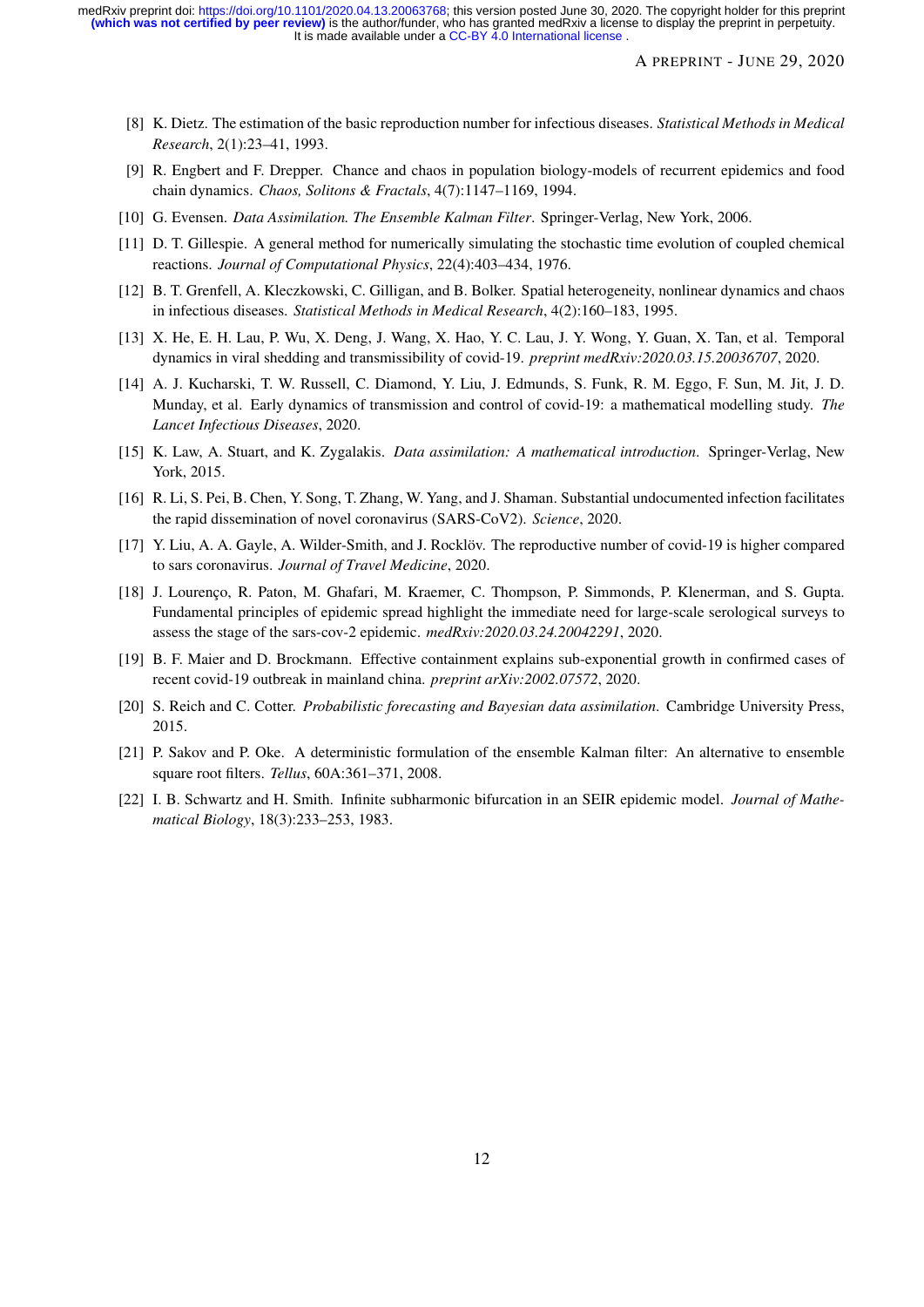# A PREPRINT - JUNE 29, 2020

# <span id="page-12-0"></span>Supplementary Information Appendix

This PDF file includes additional examples for regional modeling.



Figure S1: Model predictions for COVID-19 after data assimilation. For details of modeling scenarios I and II see main text and Figure [4.](#page-5-0)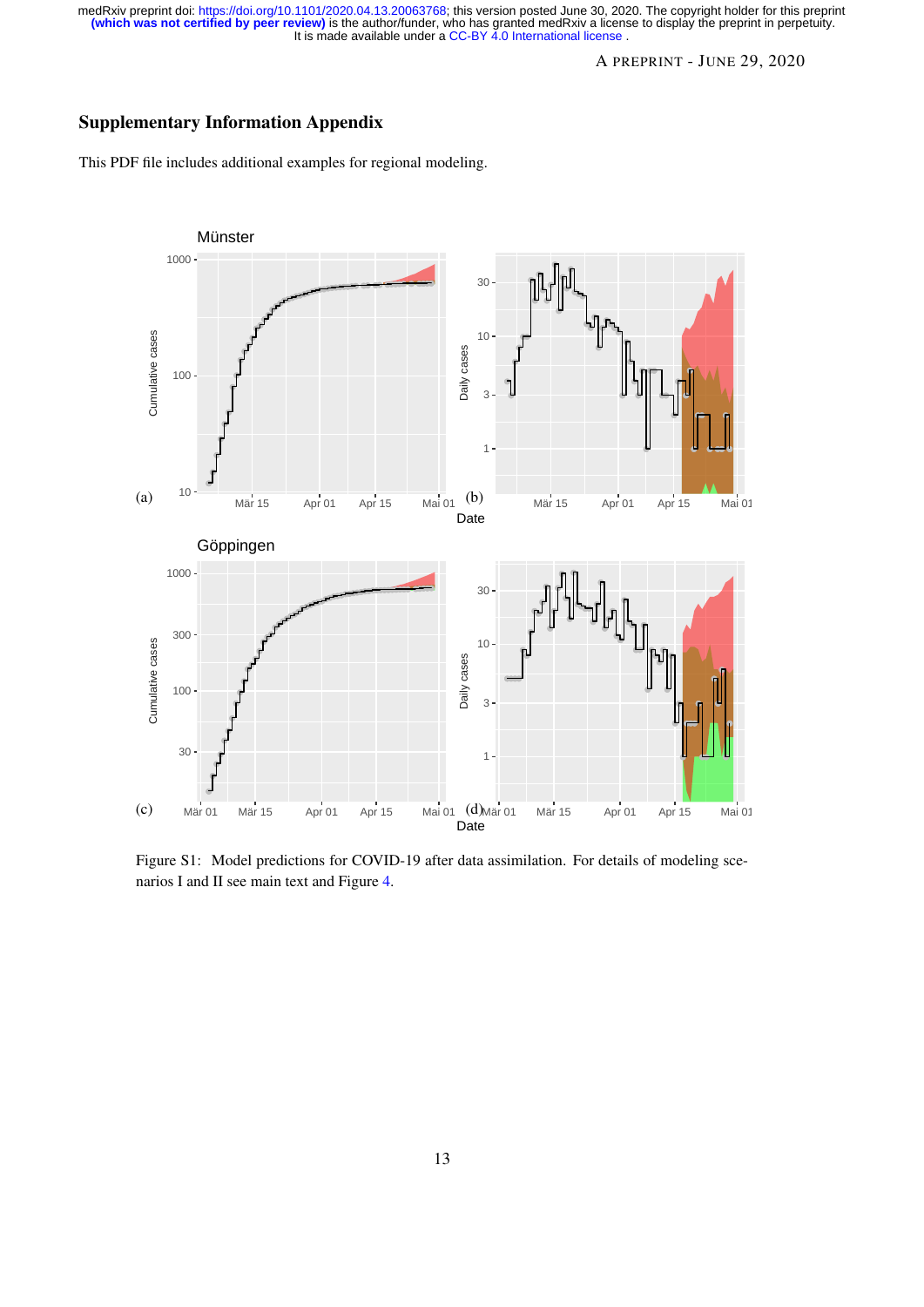

Figure S2: Model predictions for COVID-19 after data assimilation. For details of modeling scenarios I and II see main text and Figure [4.](#page-5-0)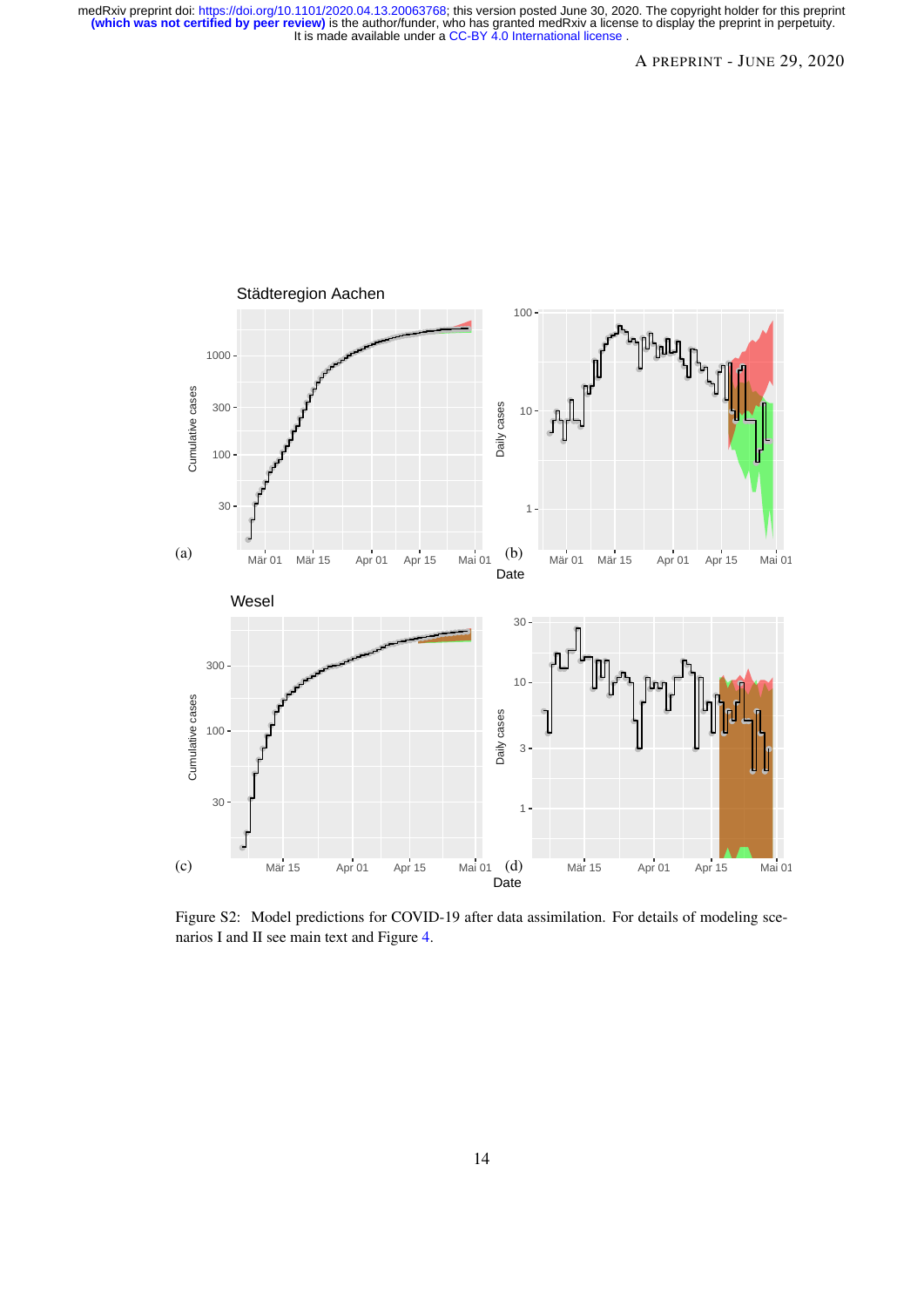

Figure S3: Model predictions for COVID-19 after data assimilation. For details of modeling scenarios I and II see main text and Figure [4.](#page-5-0)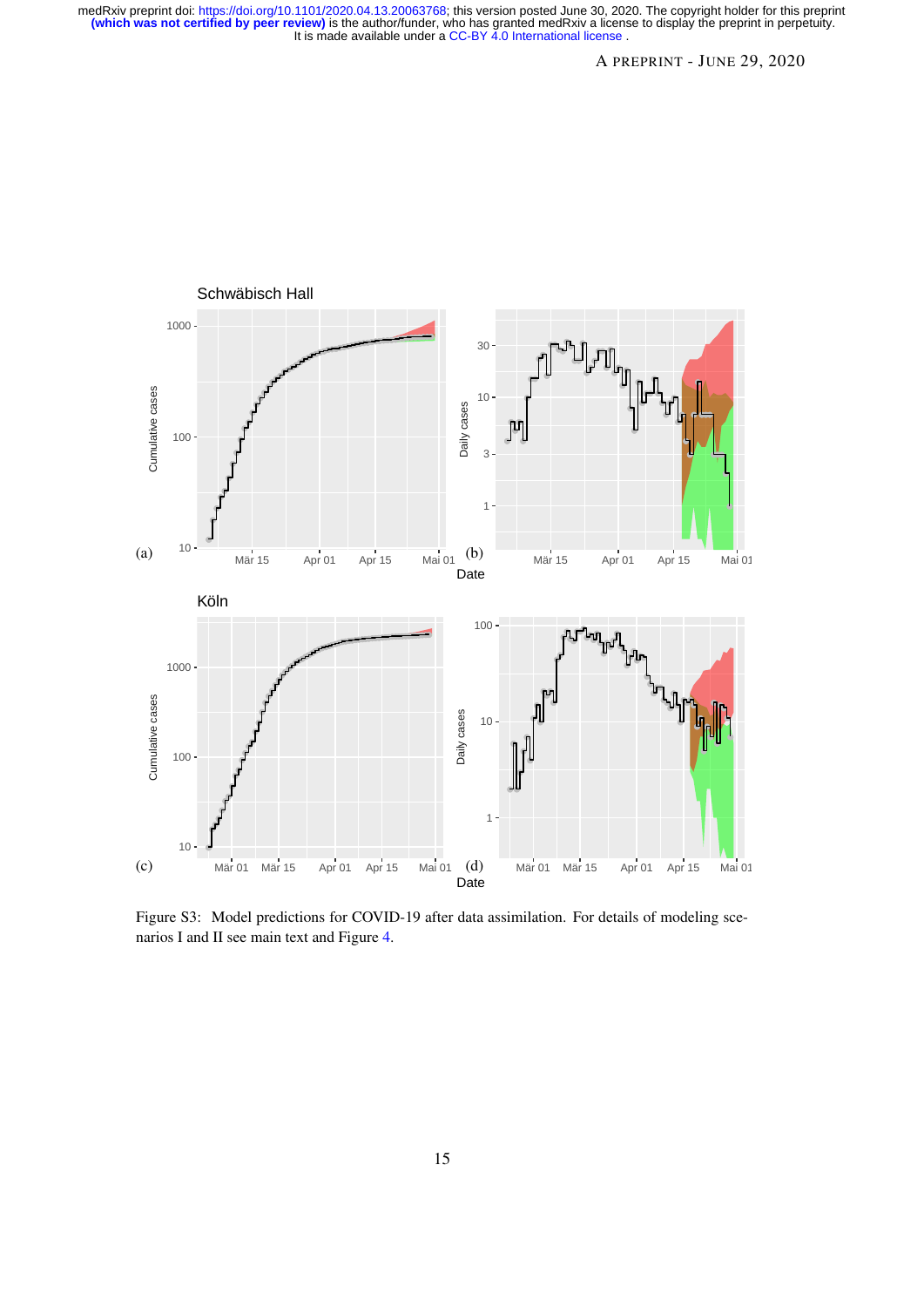

Figure S4: Model predictions for COVID-19 after data assimilation. For details of modeling scenarios I and II see main text and Figure [4.](#page-5-0)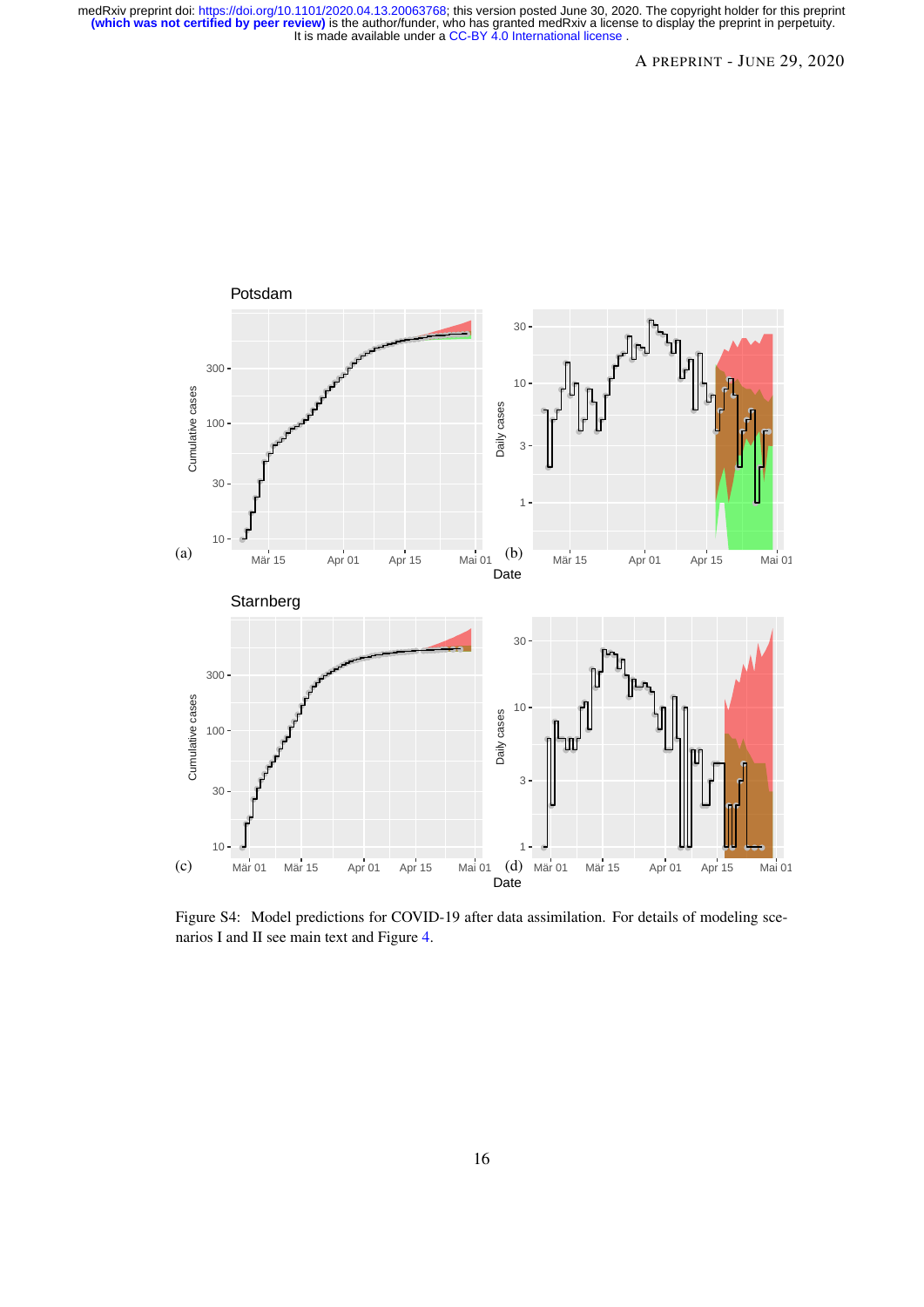

Figure S5: Model predictions for COVID-19 after data assimilation. For details of modeling scenarios I and II see main text and Figure [4.](#page-5-0)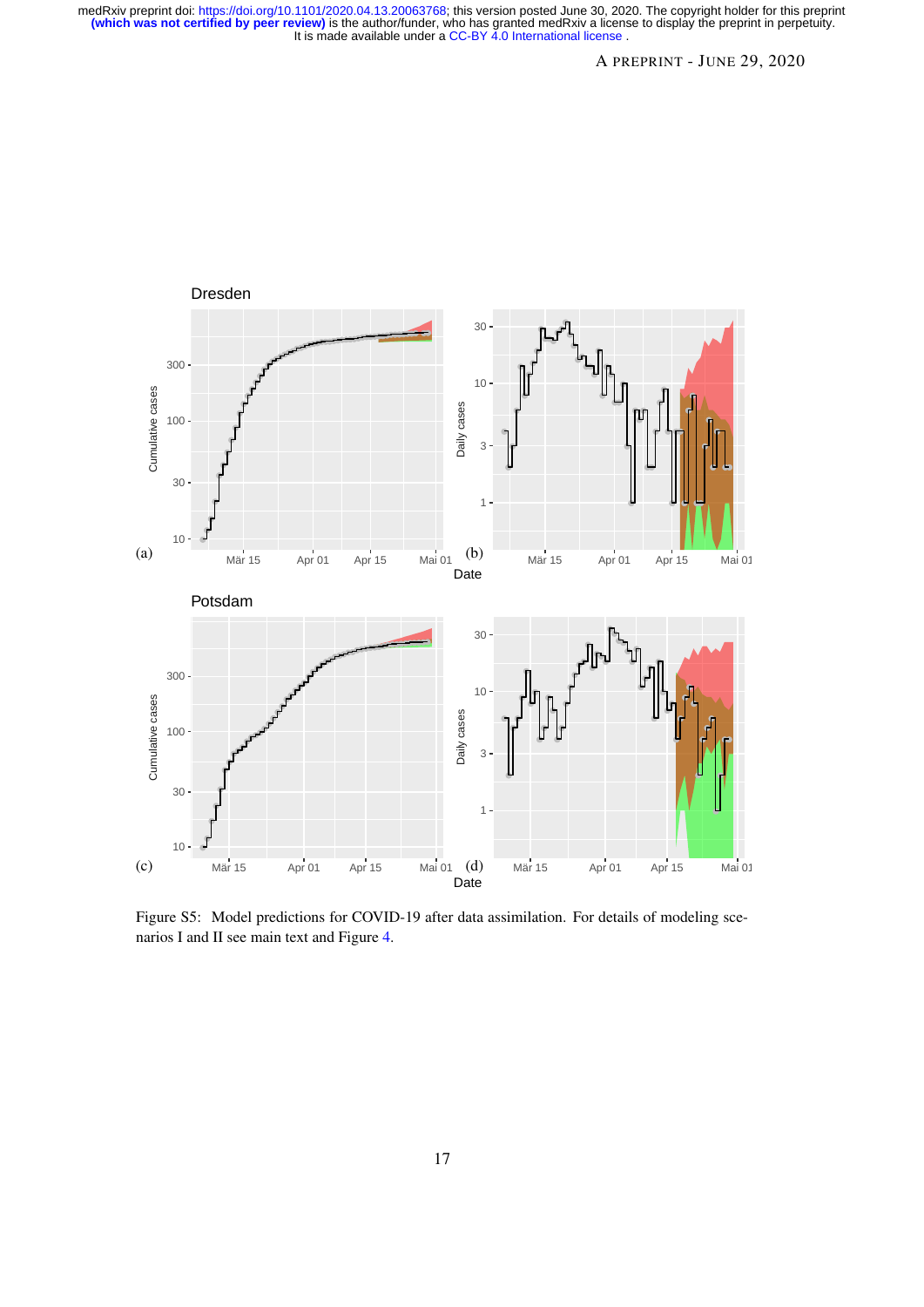

Figure S6: Model predictions for COVID-19 after data assimilation. For details of modeling scenarios I and II see main text and Figure [4.](#page-5-0)